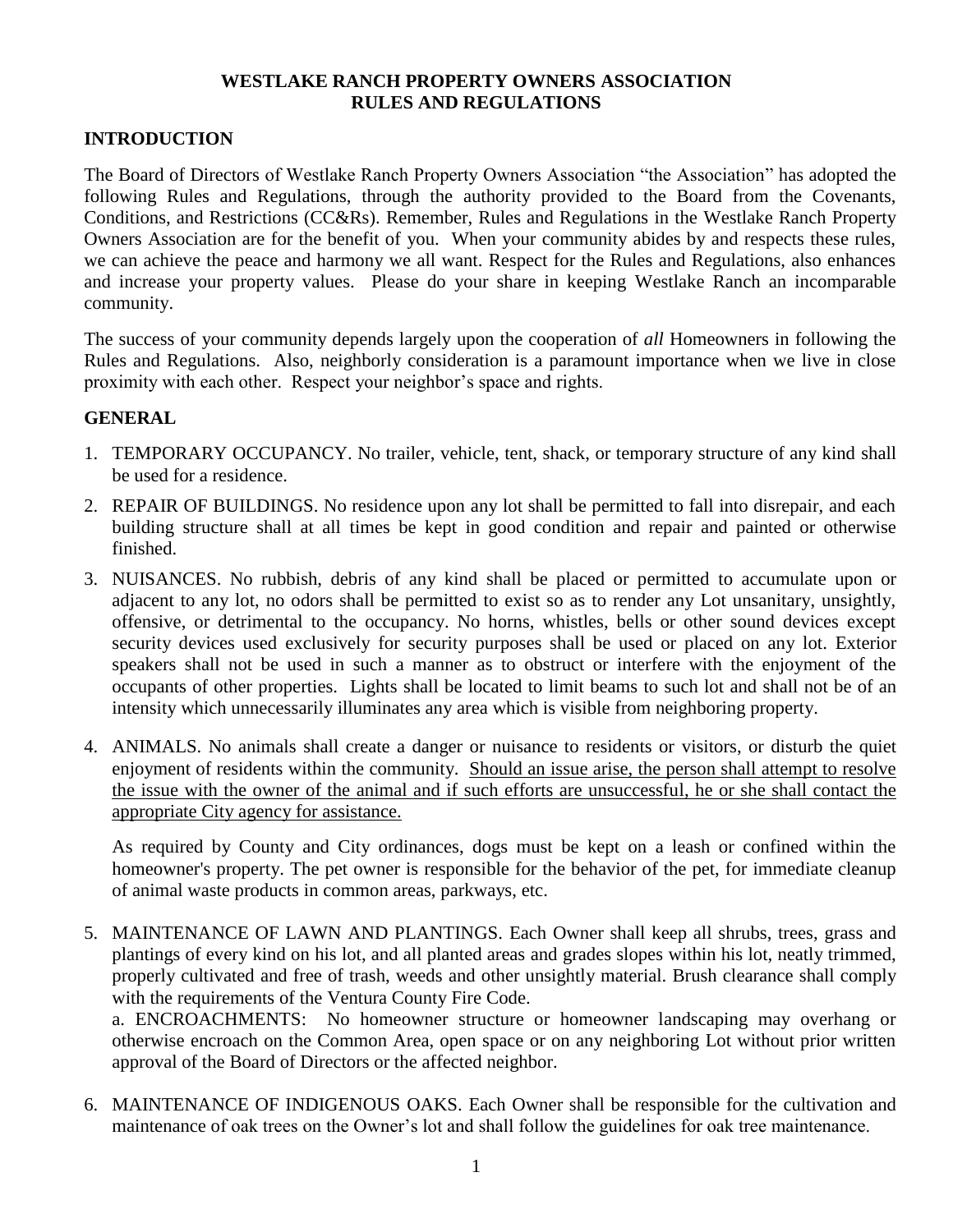- 7. TRASH CONTAINERS AND COLLECTION. All rubbish and trash storage facilities, including garbage cans, shall be kept screened and concealed from view. All rubbish, trash, garbage, green waste and recyclables shall be placed in designated containers. If possible, containers should be placed for collection after 5:00p.m. the evening prior to day of collection and should be removed by dusk the day of collection. Such containers may be placed for collection for a maximum of twenty-four (24) hours.
- 8. SIGNS. No more than one "For Sale" or "For Rent" sign may be placed on a lot.
- 9. APPLICATION FOR ARCHITECTURAL OR LANDSCAPE APPROVAL. Any owner proposing to perform any exterior work of any kind whatever shall apply to the Architectural Committee for approval prior to commencing with any work. The Application and fee schedule may be obtained from the Management Company.
- 10. RESIDENTIAL VEHICLE STORAGE POLICY. Vehicles that are inoperable (i.e., lacking an engine, transmission, wheels, tires, inflated tires, doors, windshield, or any other part or equipment necessary to operate legally and safely on highways), not used for any material time on a regular basis (i.e., driven for more than 2 miles every 72 hours), under repair, unregistered or otherwise in a storage capacity cannot be kept on residential driveways or other residential areas visible from public view (e.g., the streets, neighboring properties, etc.).
- 11. PARKING. Owners shall park their vehicles on their driveways in a manner that is not unsightly and does not constitute a nuisance.
- 12. TRAILERS, BOATS, AND MOTOR VEHICLES. No mobile home, trailer, tent truck camper, tractor, boat or other recreational vehicle shall be kept, placed maintained, repaired upon any lot or street, public or private within any single family area where visible from neighboring property or public view.
- 13. Paragraph 12 above, will not apply to temporary parking of 24 hours or less of a motor home, camper trailer or other recreational vehicle solely for the purposes of loading and unloading.
- 14. Lots shall be used for residential purposes only. Buildings shall not be erected, altered, placed or permitted to remain on any such Lot other than one used for common interest, single-family dwelling purposes.
- 15. Noxious nor offensive activity shall not be permitted upon any Lot or any part of the properties, nor shall anything be done which may be, or may become, an annoyance or nuisance to the neighborhood, or which shall in any way interfere with the quiet enjoyment of each of the owners, or in any way increase the rate of insurance.
- 16. On single story eaves high, or higher, flood lights shall not be used as exterior lighting within the properties. Nothing herein shall be deemed to preclude normal security lighting on any lot or properties.
- 17. GARAGE SALES: One garage sale will be allowed per year per residence, unless approved by the Board of Directors.
- 18. STORAGE PODS: Storage Pods are allowed to be stored in the driveway for a period of 90 days within a six month period. After 90 days, the pods must be removed to an off site facility. Storage pods CANNOT be placed in the street (per City ordinance).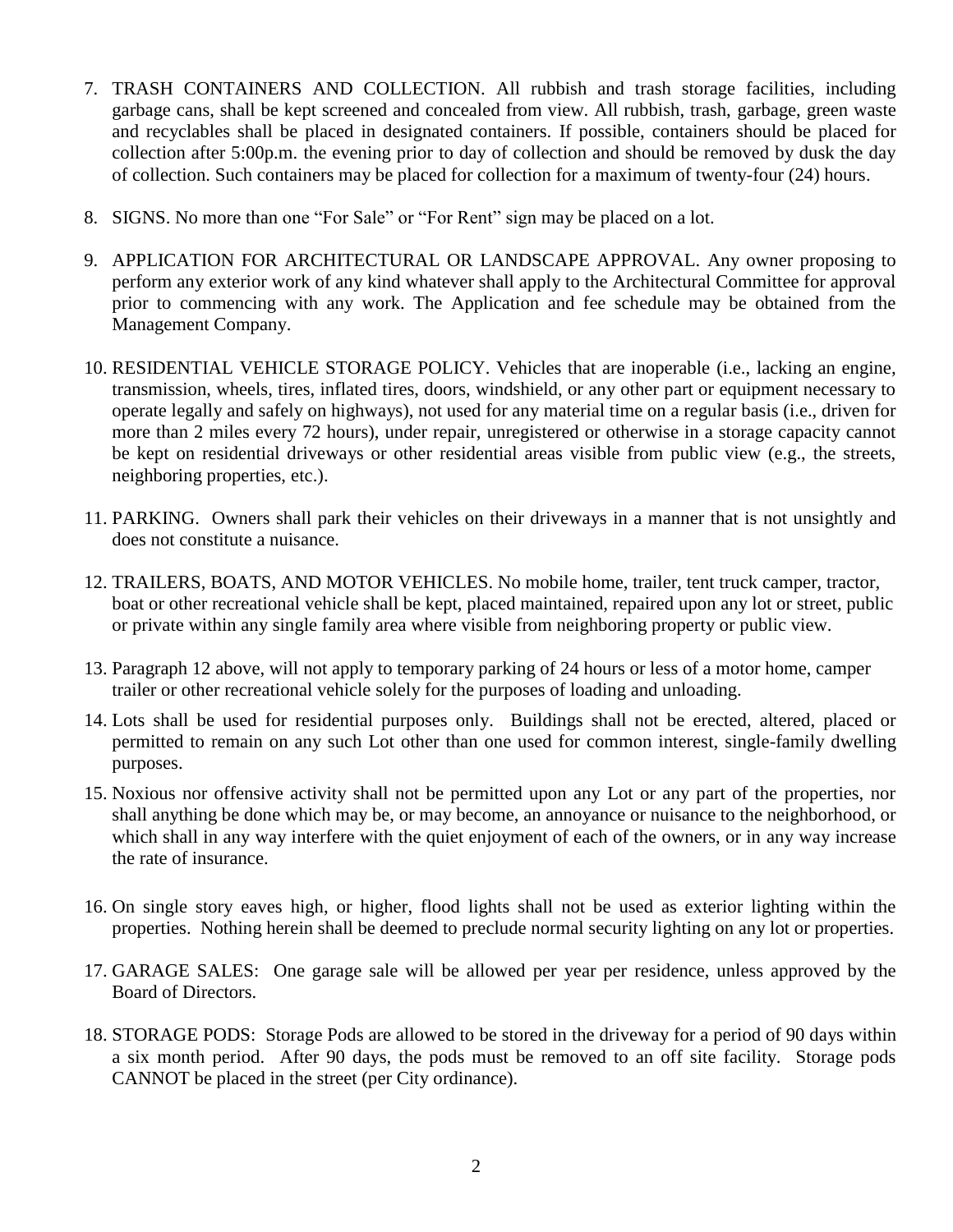- 19. HOLIDAY DECORATIONS: Holiday Lighting and similar such decorations must be removed within 2 weeks after the conclusion of the Holiday. Permanent wrapped lighting around trees will be considered on a case by case basis through the Architectural Committee.
- 20. HARASSMENT: Harassment includes, but is not limited to verbal and physical abuse, stalking and threats. Owners are not permitted to harass any of the Association's officers, directors and committee members. If an Owner has a complaint about any such person, it should NOT be directed to the person but should instead be directed to the management company for action by the Board.
- 21. MISCELLANEOUS: Binding on all persons in the Development:

Although the foregoing rules primarily refer to ease of reference to "Owners" each provision is equally binding on all residents, guests, invitees, household or other employees, and all other persons in the Development at any time for any reason.

- a. Attorney Fees and Costs: In any action arising from these rules, the prevailing party shall recover his, her or its attorney fees and costs.
- b. Dispute between Neighbors: General nuisance complaints by an owner against another owner or resident should be directed to that owner or resident and not to the Association. Neighbors should attempt to resolve their disagreement without involving the Board.
- 22. CONTRACTORS and VENDOR SERVICES. Service vendors or contractors that operate any lawn mower, backpack blower, lawn edger, riding tractor, or any other machinery, equipment, or other mechanical or electrical device, or any hand tool which creates a loud, raucous or impulsive sound are permitted to perform services Monday through Friday 7:00 a.m. to 9:00 p.m., Saturday 8:00 a.m. to 6:00 p.m. and **NO work** will be permitted by service venders or contractors **on Sundays** or federal holidays except in the event of an emergency.
- 23. REAL ESTATE SIGNAGE: Real estate signs may not exceed five square feet in size and may utilize either colonial style posts or steel stakes for display. Signs are limited to one per property and must be removed at the close of escrow.
- 24. **Leasing:** No Owner may lease his or her Lot for transient or hotel purposes, and shall not otherwise advertise their Lot(s) with short term rental services such as or similar to "Airbnb" or "vrbo" or represent that their Lot(s) is available as a short term rental. Any lease, which includes any rental agreement or contract of sale, must be for a term not less than thirty (30) days. ('Short Term Rental Restriction'). Any lease shall be in writing, shall require that the property must be used for residential use only, and shall clearly require the tenant to comply with the Association's governing documents, which include the Articles of Incorporation, the Declaration of Covenants, Conditions and Restrictions ('CC&Rs'), Bylaws, Rules and Regulations and any Resolutions of the Board; all as the same may be lawfully amended or modified from time to time, all of which shall be deemed incorporated in the lease, and clearly provide that any failure to abide by the governing documents shall be a default under the lease. The Owner shall provide to the Association a copy of the written lease, which shall identify all tenants and occupants, within ten (10) days of its execution and upon written request; however, the Owner may redact financial or similar information necessary to protect business or other confidentiality interests.